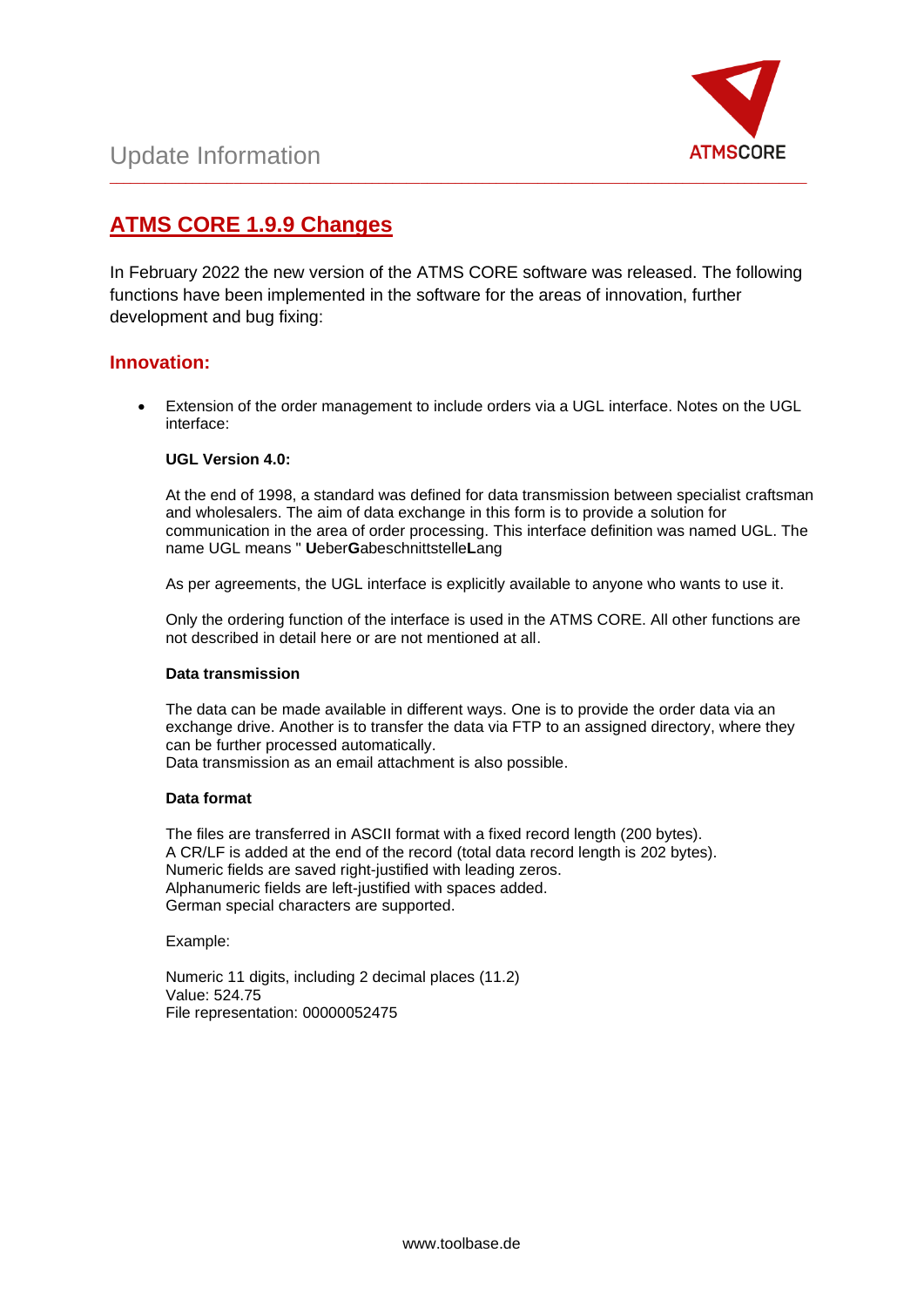

#### \_\_\_\_\_\_\_\_\_\_\_\_\_\_\_\_\_\_\_\_\_\_\_\_\_\_\_\_\_\_\_\_\_\_\_\_\_\_\_\_\_\_\_\_\_\_\_\_\_\_\_\_\_\_\_\_\_\_\_\_\_\_\_\_\_\_\_\_\_\_\_\_\_\_\_\_\_\_\_\_\_\_\_\_\_\_\_\_\_\_\_\_\_\_\_\_\_\_\_\_\_ **Data transfer craftsman > Wholesale**

The file names are created according to the following scheme:

Filename: Axxxxxxx.nnn

| Α<br><b>XXXXXXX</b> | constant, always "A"<br>Date in the form YYYMMDD<br>YYY (000=2000; 001=2001 )<br>MM month<br>DD day        |
|---------------------|------------------------------------------------------------------------------------------------------------|
|                     | Example: $10.03.2006 = 0060310$                                                                            |
| nnn                 | sequential file number.<br>When you reach 999, it starts again with 001.<br>Daily restart of the numbering |

### **Record description:**

- $M =$  The transfer of this information is mandatory. Spaces for alphanumeric fields or null values for numeric fields are not allowed.
- $C =$  This information is provided by the craftsman.
- $W =$  This information is provided by the wholesaler.

### **Record type KOP header data (Mandatory record type)**

| Pos<br>FROM TO | Pos |    | Length Decimal-<br>places/Mand. | Meaning                                                                                                                                                                       |
|----------------|-----|----|---------------------------------|-------------------------------------------------------------------------------------------------------------------------------------------------------------------------------|
| 1              | 3   | 3  | MCW KOP                         | constant. record type HEAD data                                                                                                                                               |
| 4              | 13  | 10 | <b>CW</b>                       | Customer number of the craftsman (C) at<br>Wholesaler (W)<br>With ATMS CORE, the content of the customer<br>number field is entered under the supplier's invoice<br>data tab. |
| 14             | 23  | 10 | <b>CW</b>                       | Supplier number of the wholesaler with<br>craftsman<br>For ATMS CORE, the content of the supplier number<br>field is entered under the supplier's general tab.                |
| 24             | 25  | 2  | <b>MCW</b>                      | Inquiry type:<br>BE Delivery order from the craftsman at the<br>wholesaler (only BE is supported)                                                                             |
| 26             | 40  | 15 | M                               | Request number of the craftsman<br>With ATMS CORE, the content of the order number<br>field from the order is always entered.                                                 |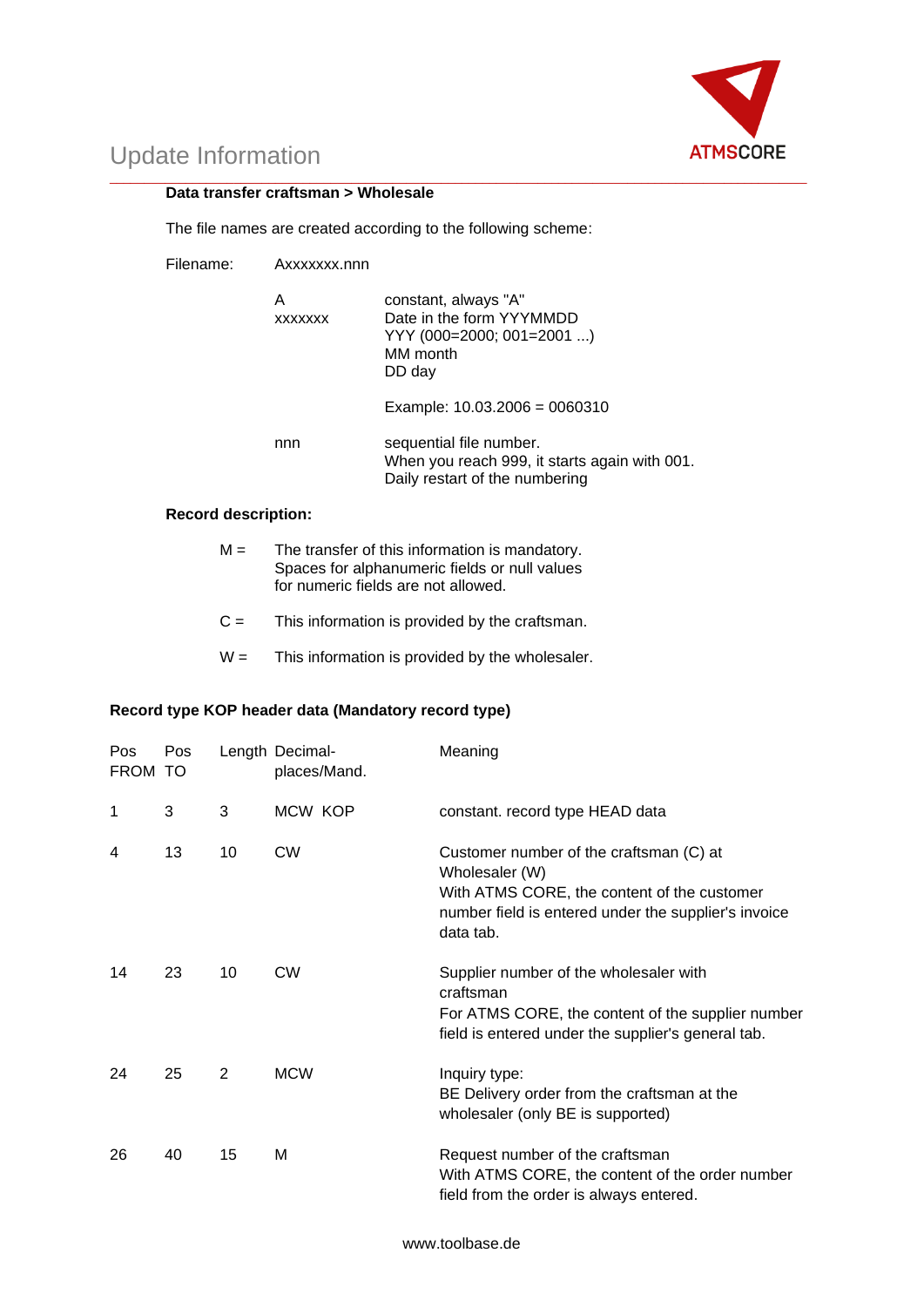

| 41  | 90  | 50 | <b>CW</b>  | Customer order text (with ATMS CORE always<br>spaces)                                                                                                                                                                                                |
|-----|-----|----|------------|------------------------------------------------------------------------------------------------------------------------------------------------------------------------------------------------------------------------------------------------------|
| 91  | 105 | 15 | M(C)W      | Process number of the wholesaler (always with<br>ATMS CORE spaces)                                                                                                                                                                                   |
| 106 | 113 | 8  | 0C         | Desired delivery date of the wholesaler in the form<br>$YYYYMMDD (e.g.: 03/10/2006 = 20060310)$ . the<br>The date is a mandatory field for the record type BE.<br>With ATMS CORE, the next day after the creation of<br>the order is always entered. |
| 114 | 116 | 3  | <b>MCW</b> | Currency code (EUR=Euro)                                                                                                                                                                                                                             |
| 117 | 121 | 5  | <b>MCW</b> | Version identifier (currently 04.00)                                                                                                                                                                                                                 |
| 122 | 161 | 40 | <b>MCW</b> | Name of the responsible clerk<br>At ATMS CORE, the content of the contact person<br>field is always entered here under the supplier's<br>invoice data tab.                                                                                           |
| 162 | 169 | 8  | <b>MCW</b> | Transaction/document date in the form<br>YYYYMMDD. Always the latest with ATMS CORE<br>Date of order                                                                                                                                                 |

\_\_\_\_\_\_\_\_\_\_\_\_\_\_\_\_\_\_\_\_\_\_\_\_\_\_\_\_\_\_\_\_\_\_\_\_\_\_\_\_\_\_\_\_\_\_\_\_\_\_\_\_\_\_\_\_\_\_\_\_\_\_\_\_\_\_\_\_\_\_\_\_\_\_\_\_\_\_\_\_\_\_\_\_\_\_\_\_\_\_\_\_\_\_\_\_\_\_\_\_\_

### **Record type ADR different address details (not supported by ATMS CORE)**

### **Record type POA item data item**

| Pos.<br>FROM TO | Pos. |    | Length Decimal<br>places/mand. |            | Meaning                                                                                                                       |
|-----------------|------|----|--------------------------------|------------|-------------------------------------------------------------------------------------------------------------------------------|
| 1               | 3    | 3  | <b>MCW</b>                     | <b>POA</b> | constant. Record type Item position data                                                                                      |
| 4               | 13   | 10 | 0 <sup>C</sup>                 |            | Position number of the craftsman<br>With ATMS CORE, the content of the item number<br>field from the order is always entered. |
| 14              | 23   | 10 | $0 M(C)$ W                     |            | Position number of the wholesaler (with ATMS CORE<br>always spaces)                                                           |
| 24              | 38   | 15 | <b>MCW</b>                     |            | Item number<br>With ATMS CORE, the content of the field item<br>number of supplier of the ordered item is always<br>entered   |
| 39              | 49   | 11 | 3 MCW                          |            | Order / demand quantity<br>With ATMS CORE, the order quantity from the item<br>order is always entered                        |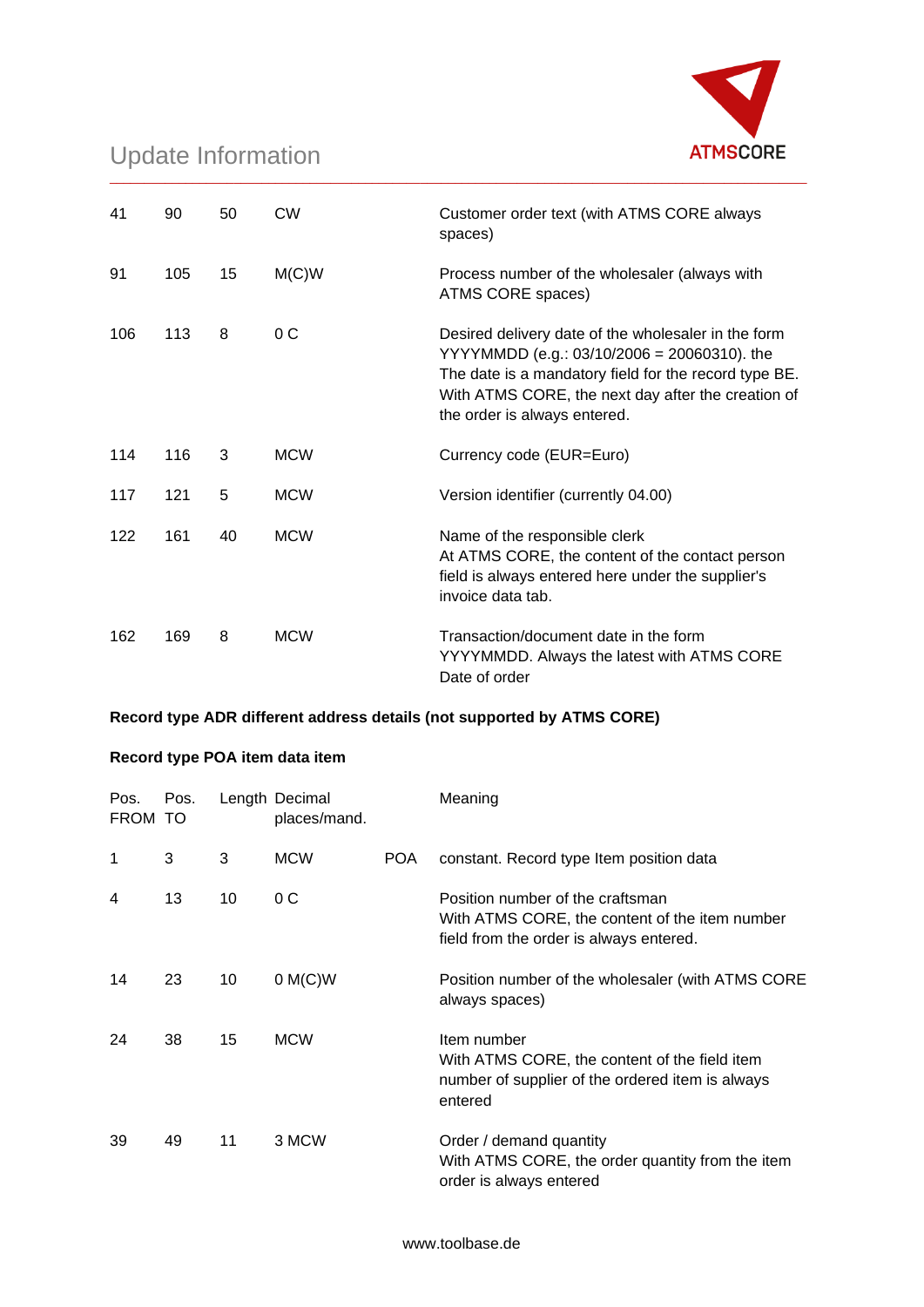

| 50  | 89  | 40 | W         | Item name 1<br>With ATMS CORE, the content of the item number<br>field of the ordered item is always entered                                                                                                                                      |
|-----|-----|----|-----------|---------------------------------------------------------------------------------------------------------------------------------------------------------------------------------------------------------------------------------------------------|
| 90  | 129 | 40 | W         | Item name 2<br>With ATMS CORE, the content of the item name 2<br>field of the ordered item is always entered                                                                                                                                      |
| 130 | 140 | 11 | 2 W       | Gross unit price per price unit                                                                                                                                                                                                                   |
| 141 | 141 | 1  | <b>MW</b> | Price unit according to Datanorm 4.0<br>With ATMS CORE, $0 = price$ unit 1 (according to<br>Datanorm 4) is always entered. Other units are not<br>supported. In the ATMS CORE, items ordered via<br>UGL must always be created with price unit 1. |
| 142 | 152 | 11 | 2 W       | <b>Net Position Value</b><br>(Net price per price unit * order quantity quantity per<br>price unit)<br>With ATMS CORE, the position value is always<br>entered (order quantity * price)                                                           |
| 153 | 157 | 5  | 2 W       | Rebate 1 With ATMS CORE there is a '0' is always<br>entered.                                                                                                                                                                                      |
| 158 | 162 | 5  | 2 W       | Rebate 2 With ATMS CORE there is a '0' is always<br>entered.                                                                                                                                                                                      |
| 163 | 180 | 18 | <b>WC</b> | Bill of quantities number<br>With ATMS CORE, spaces are always entered.                                                                                                                                                                           |
| 181 | 181 | 1  | W         | Indicator alternative item ' ' =<br>Original position 'A' = alternative<br>" is always entered for ATMS CORE.                                                                                                                                     |
| 182 | 182 | 1  | W         | Item category 'J' = jumbo main item (bills of material<br>main item) 'U'= jumbo sub-item `H`= regular article<br>main item<br>An 'H' is always entered for ATMS CORE.                                                                             |
| 183 | 183 | 1  | W         | Subject to technical clarification: Y=Yes N=No<br>(no reservation) Blank = no reservation<br>At ATMS CORE there is a space is always<br>entered.                                                                                                  |
| 184 | 186 | 3  | W         | Quantity unit<br>With ATMS CORE, the content of the quantity unit<br>field of the ordered item is always entered                                                                                                                                  |
| 187 | 187 | 1  | W         | Price-ind. documentation of the net price calculation).                                                                                                                                                                                           |

\_\_\_\_\_\_\_\_\_\_\_\_\_\_\_\_\_\_\_\_\_\_\_\_\_\_\_\_\_\_\_\_\_\_\_\_\_\_\_\_\_\_\_\_\_\_\_\_\_\_\_\_\_\_\_\_\_\_\_\_\_\_\_\_\_\_\_\_\_\_\_\_\_\_\_\_\_\_\_\_\_\_\_\_\_\_\_\_\_\_\_\_\_\_\_\_\_\_\_\_\_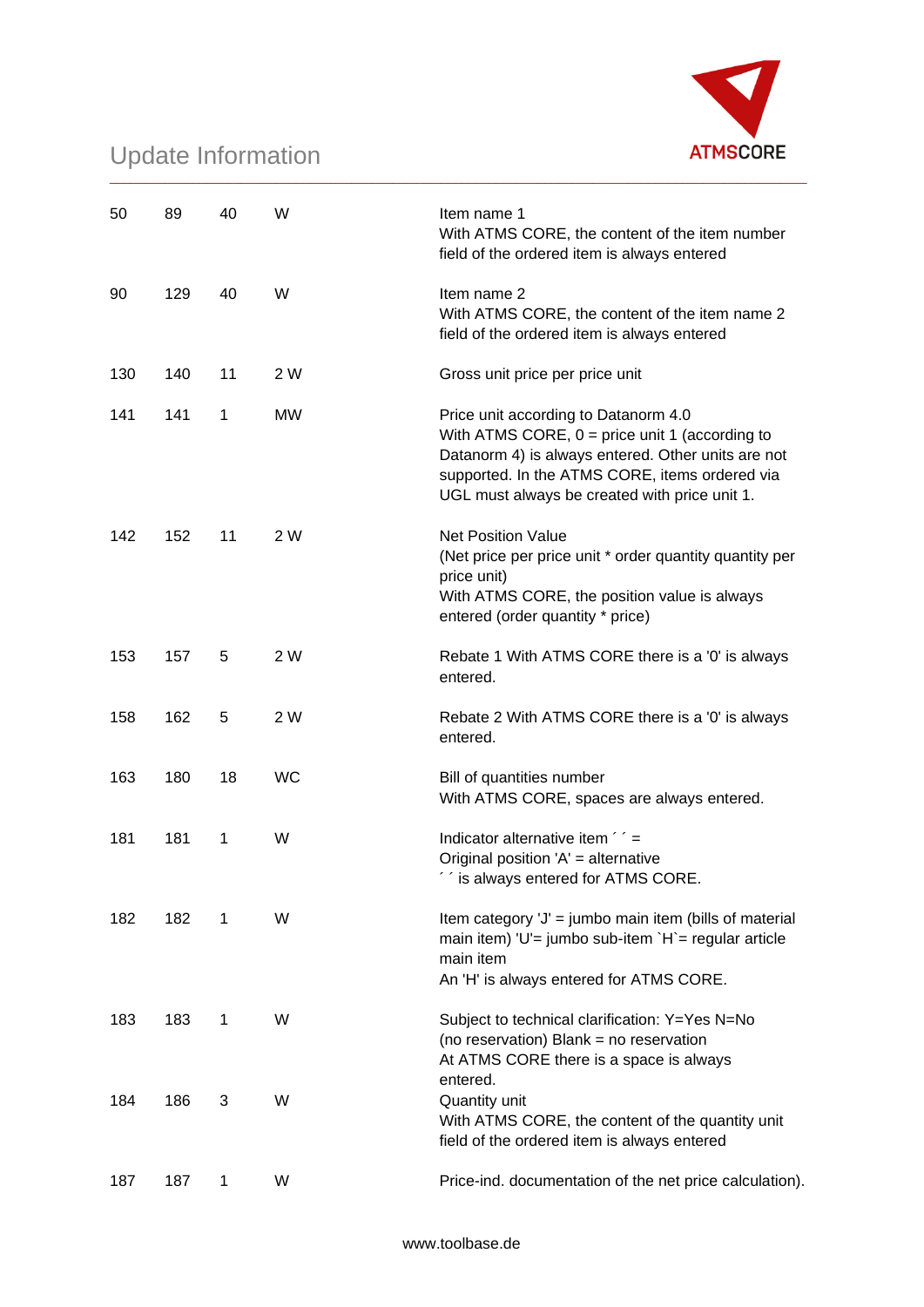

|     |     |   |   | Since in individual cases the net price cannot be.<br>determined with the gross price minus the discount, a<br>price code is transmitted if required. $1'$ = list price less<br>discount 1 or discount 1 and 2 (gross unit price,<br>discount 1 (or 1 and 2) and net item value filled) $2' =$<br>discounts cannot be displayed (gross unit price and<br>net item value filled) $3'$ = discounts and gross unit<br>price cannot be displayed (only net item value filled)<br>A '2' is always entered for ATMS CORE |
|-----|-----|---|---|--------------------------------------------------------------------------------------------------------------------------------------------------------------------------------------------------------------------------------------------------------------------------------------------------------------------------------------------------------------------------------------------------------------------------------------------------------------------------------------------------------------------|
| 188 | 188 | 1 | W | Warehouse indicator (no stock information !!!)<br>'L'=Item is in stock (in individual cases it is possible<br>that the item is out of stock!!) 'B'=Item is ordered<br>An 'L' is always entered for ATMS CORE.                                                                                                                                                                                                                                                                                                      |

\_\_\_\_\_\_\_\_\_\_\_\_\_\_\_\_\_\_\_\_\_\_\_\_\_\_\_\_\_\_\_\_\_\_\_\_\_\_\_\_\_\_\_\_\_\_\_\_\_\_\_\_\_\_\_\_\_\_\_\_\_\_\_\_\_\_\_\_\_\_\_\_\_\_\_\_\_\_\_\_\_\_\_\_\_\_\_\_\_\_\_\_\_\_\_\_\_\_\_\_\_

### **Record type POZ (not supported by ATMS CORE)**

### **Record type POT (not supported by ATMS CORE)**

### **Record type END End record (Mandatory record type)**

| Pos.<br>FROM TO | Pos. |    | Length Decimal<br>places/mand. |            | Meaning                                                   |
|-----------------|------|----|--------------------------------|------------|-----------------------------------------------------------|
| 1               | 3    | 3  | <b>MCW</b>                     | <b>END</b> | Constant. End of a transmission                           |
| 4               | 43   | 40 | <b>WC</b>                      |            | Add. text 1<br>With ATMS CORE, spaces are always entered. |
| 44              | 83   | 40 | <b>WC</b>                      |            | Add. text 2<br>With ATMS CORE, spaces are always entered. |
| 84              | 123  | 40 | <b>WC</b>                      |            | Add. text 3<br>With ATMS CORE, spaces are always entered. |
| 124             | 163  | 40 | <b>WC</b>                      |            | Add. text 4<br>With ATMS CORE, spaces are always entered. |

The additional texts serve the general exchange of information between wholwsaler and craftsman

### **Record type RGD (not supported by ATMS CORE)**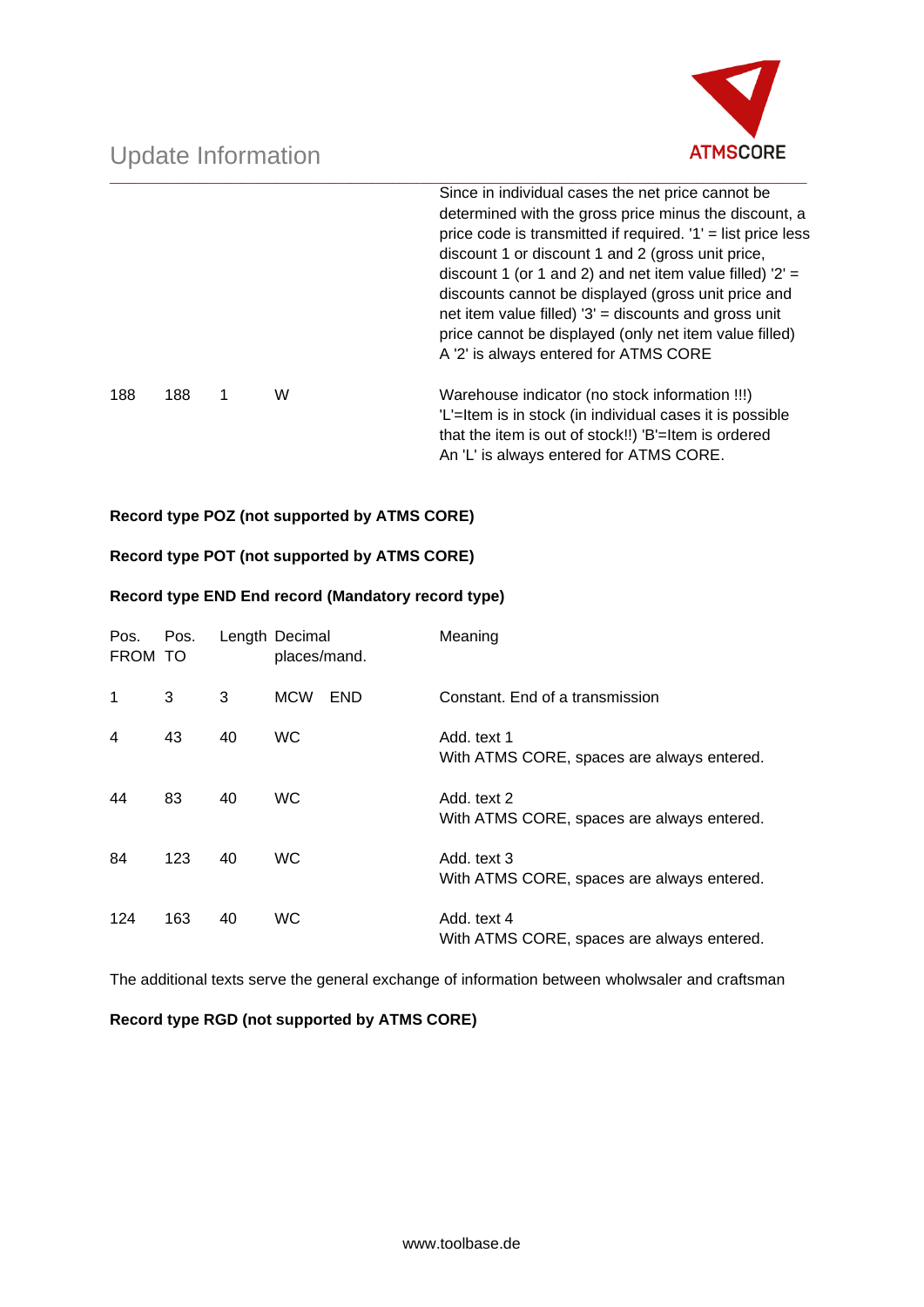

### Update Information \_\_\_\_\_\_\_\_\_\_\_\_\_\_\_\_\_\_\_\_\_\_\_\_\_\_\_\_\_\_\_\_\_\_\_\_\_\_\_\_\_\_\_\_\_\_\_\_\_\_\_\_\_\_\_\_\_\_\_\_\_\_\_\_\_\_\_\_\_\_\_\_\_\_\_\_\_\_\_\_\_\_\_\_\_\_\_\_\_\_\_\_\_\_\_\_\_\_\_\_\_

• Implementation of the control for the new Hänel Rotomat appliance type with MP12N control (via TCP/IP). This is a Hänel carousel (see picture). In order to be able to use the new device type, the ATMS CORE "Devices" module must be licensed. Systems that have already licensed this module must carry out a "License RENEWAL" after the update in order to add the device to the system.

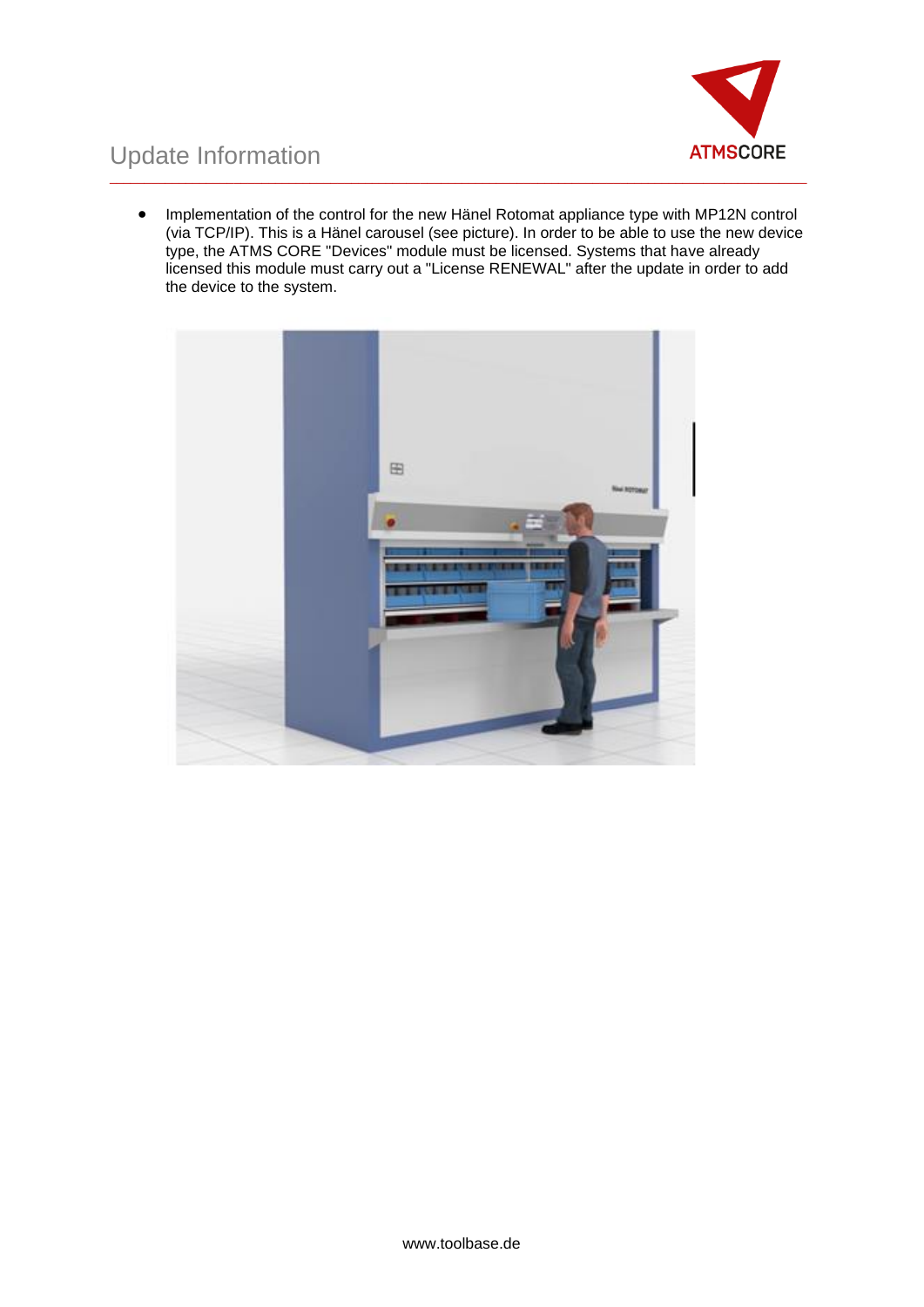

### **Further development:**

• Expansion of the language selection to include the new language "Russian". If you want to use it, it can be activated after the update via a "License RENEWAL". All systems delivered from February 2022 have the new language automatically activated.

\_\_\_\_\_\_\_\_\_\_\_\_\_\_\_\_\_\_\_\_\_\_\_\_\_\_\_\_\_\_\_\_\_\_\_\_\_\_\_\_\_\_\_\_\_\_\_\_\_\_\_\_\_\_\_\_\_\_\_\_\_\_\_\_\_\_\_\_\_\_\_\_\_\_\_\_\_\_\_\_\_\_\_\_\_\_\_\_\_\_\_\_\_\_\_\_\_\_\_\_\_

| <b>V</b> TQOLBASE                                 |  |  |  |  |
|---------------------------------------------------|--|--|--|--|
| Выбор языка                                       |  |  |  |  |
| Deutsch (Deutschland) (German (Germany))          |  |  |  |  |
| English (United States) (English (United States)) |  |  |  |  |
| hrvatski (Hrvatska) (Croatian (Croatia))          |  |  |  |  |
| Nederlands (Nederland) (Dutch (Netherlands))      |  |  |  |  |
| français (France) (French (France))               |  |  |  |  |
| italiano (Italia) (Italian (Italy))               |  |  |  |  |
| polski (Polska) (Polish (Poland))                 |  |  |  |  |
| русский (Россия) (Russian (Russia))               |  |  |  |  |